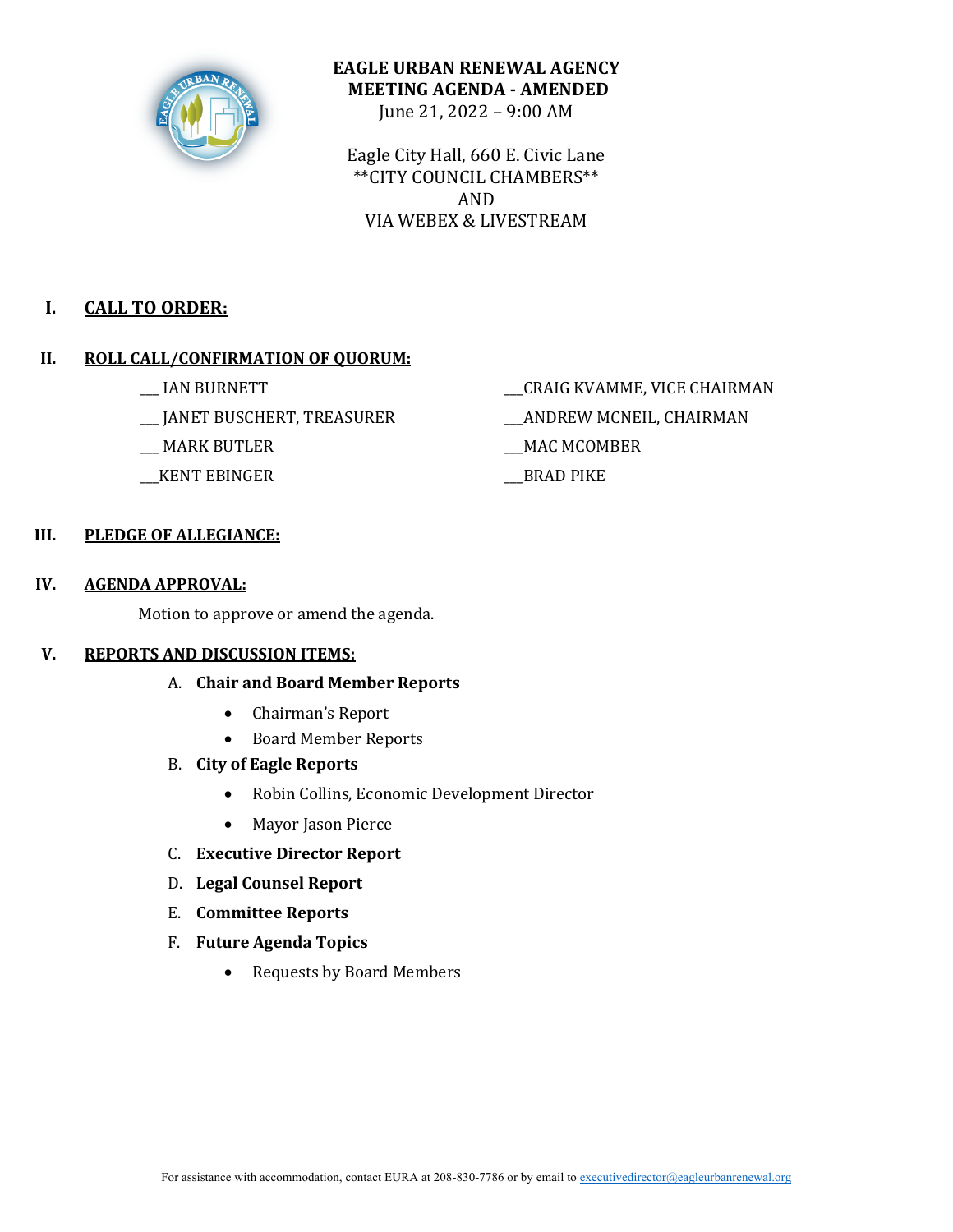#### VI. **PUBLIC COMMENT:**

The Eagle Urban Renewal Agency is taking remote **public comment via WebEx.** Meeting login instructions are posted on https://www.cityofeagle.org/1698/Virtual-Meetings. If you want to watch the meeting without giving comment, please watch our livestream at https://www.cityofeagle.org/305/City-Agendas-Videos. Action may not be taken at the current meeting on matters raised in this public comment section. The Board may place items raised in this section on a future agenda for discussion and possible action.

This time is reserved for public comment to address the Board of Commissioners regarding concerns or comments they would like to provide to the commissioners regarding subjects **not** on the agenda. At times, the Board may seek comments/opinions regarding specific URA matters during this allotted time. This is **not** the time slot to give formal testimony on a public hearing matter, land use applications going through the City, or comment on a pending applications or proposals. Out of courtesy for all who wish to speak, the Board requests each speaker limit their comments to three (3) minutes.

Comments shall be limited to matters that pertain to Eagle Urban Renewal Agency issues. If you would like to submit written comments on any item, please do so at least 24 hours in advance to ensure Commissioners have time to read and consider your views. Email comments may be sent to executivedirector@eagleurbanrenewal.org.

#### **VII. CONSENT AGENDA:**

All consent items are considered ACTION ITEMS. These items will be approved by a single vote unless a Board member requests to remove an item for specific discussion and/or action:

#### **A. Approve the minutes of the May 17, 2022 regular board meeting.**

#### **VIII. OLD BUSINESS:**

No old business.

#### **IX. NEW BUSINESS:**

- A. **ACTION ITEM: May 2022 Financials and Notice of Bills Paid (Squyres):** Review, discuss, and consider the approval of the April 2022 financials and notice of bills paid.
- B. **ACTION ITEM: Request for Proposal [RFP] Review Committee (McNeil):** Select members who will serve as the RFP Review Committee for the forthcoming RFP[s] proposal[s] for 51 and 67 East State Street.
- C. **PRESENTATION ITEM: Process and Requirements for Public Works Projects (Lakey):** Counsel Lakey will review the process and requirements for the EURA should they lead the efforts on public works related projects.
- D. DISCUSSION ITEM: Review of Administrative Contracts and Project History (McNeil): Discuss how the board would like to consider the breakdown the review of past administrative contracts and projects.
- E. **EXECUTIVE SESSION: Executive Session pursuant to Idaho Code Section 74-206(1)(c) to** consider acquiring an interest in real property which is not owned by a public agency.
- F. **ACTION ITEM: Title Report For Property Being Considered for Purchase (McNeil):** Consider authorizing up to \$5,000 to allow the Chairman and Executive Director to conduct a title search for property being considered for purchase and corresponding resolution 22-011.